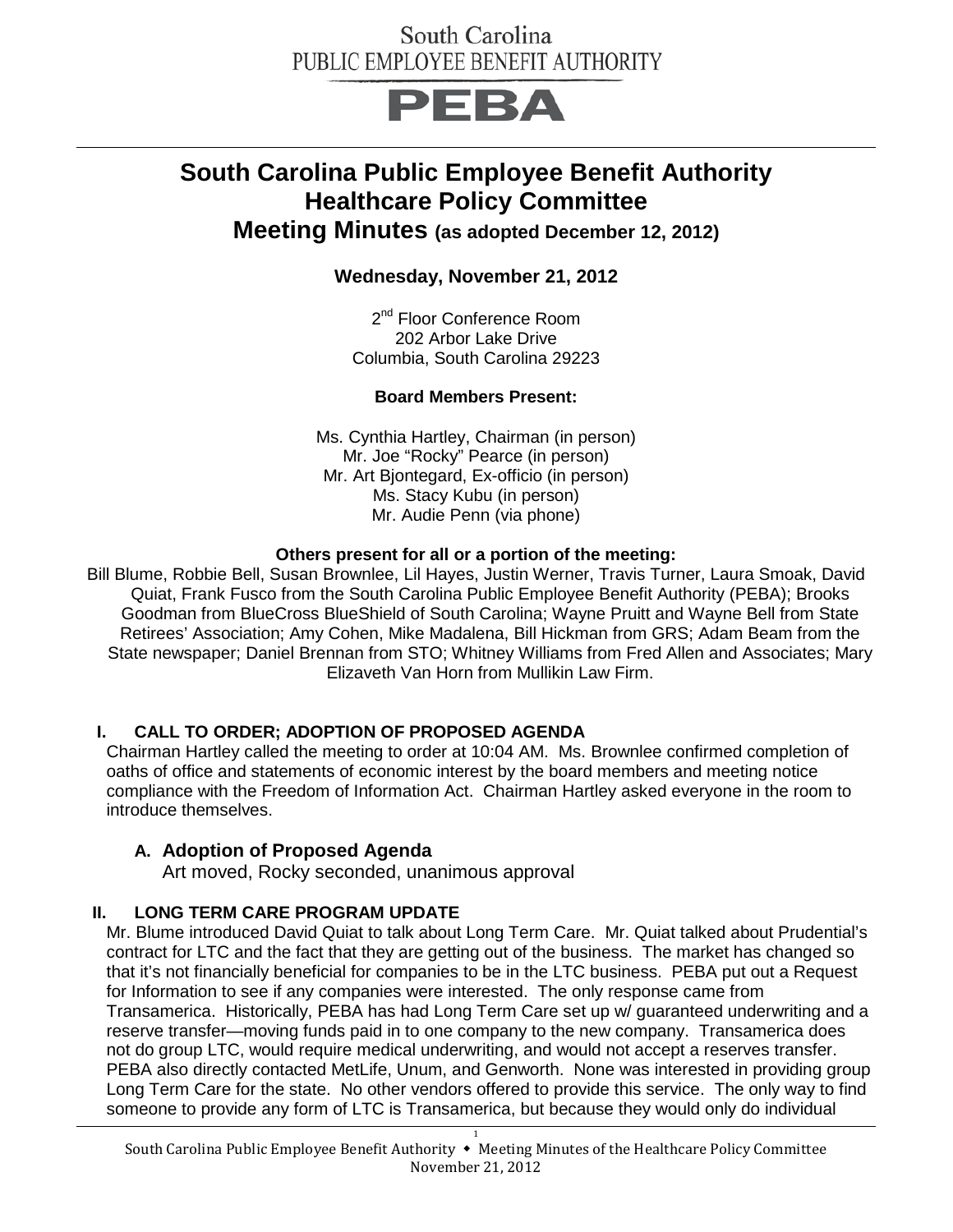

policies. PEBA would not like to do individual LTC policies. Vendors indicated that when the market improves, they may get back into LTC. Mr. Blume noted that the statute does not require PEBA to offer LTC coverage, it simply allows it. With medical evidence, those who would be denied would likely blame PEBA. Mr. Bjontegard asked if there were any way we can get a better rate with an individual policy. Mr. Blume responded that it may be possible to obtain a multi-group plan with a discount. Mr. Quiat stated that Transamerica would do a "multi-life" policy with discounts, but they still would be individual policies. Vendors have stated they would like to deal with professors and Highly Compensated Employees, but not other, riskier parts of the group. Mr. Bjontegard asked how PEBA would communicate to employees that they could get an individual policy at a discount. Mr. Quiat reminded him that PEBA would have to go through a procurement process in order to do anything regarding LTC, including endorsement of any individual plans. If PEBA does a Request for Proposal, vendors were not likely to accept a reserve funds transfer; therefore those who are with Prudential would probably stay with them. Mr. Pearce suggested that PEBA could communicate the guaranteed issue of LTC for employees before June 30, 2013. Mr. Fusco added that employees can also sign up other individuals such as parents, grandparents, etc. Mr. Bell responded to Mr. Pearce's suggestion by noting that the State's current Long Term Care plan only offers a guaranteed issue within 31 days of an employee's date of hire. After that, the employee would have to provide medical evidence of good health and be approved. Mrs. Hartley requested a motion that PEBA no longer offer a Long Term Care plan. Mr. Pearce moved to stop offering Long Term Care. Mr. Penn requested clarification as to whether PEBA is dropping LTC because of the possibility of denial for pre-existing conditions. Mr. Blume confirmed that this is a primary reason. Mr. Penn asserted that this creates an employee relations issue either way. Mr. Bjontegard seconded the motion to discontinue Long Term Care. Discussion ensued in which Mr. Penn stated there should be extensive employee communication about this change. Mr. Bjontegard agreed. Mrs. Hartley clarified that the existing 11,000 or so members of the current Long Term Care plan will still have that coverage after June 30, 2013. Mr. Bell confirmed that new hires still can enroll within 31 days of their hire dates until June 30, 2013. Mr. Penn asked whether existing employees who do not currently have LTC would be prevented from enrolling because Prudential is no longer accepting medical evidence. Mr. Quiat confirmed they would not. Mr. Werner—PEBA staff counsel—suggested to Mrs. Hartley that Mr. Bjontegard cannot make a motion or second. Mr. Bjontegard withdrew his second. Chairman Hartley explained that only Mrs. Kubu, Mr. Penn, and Mr. Pearce can make motions, second, or vote in the Healthcare Policy Committee meetings. Chairman Hartley requested a vote on whether to take this issue to the full PEBA Board. A vote was taken and it was unanimously approved. Discussion ensued about Mr. Bjontegard's ability to vote. The issue was resolved to the satisfaction of the members and PEBA counsel that Mr. Bjontegard, as an ex-officio member of all committees, does have the ability to make motions, second motions, and vote.

#### . **III. HEALTH INSURANCE: A. MEDICAL AND PHARMACY BENEFITS OVERVIEW**

Bill Hickman of GRS began a presentation about medical benefits funding and actuarial processes. Chairman Hartley asked Mr. Hickman to introduce himself and explain what he, Ms. Cohen and Mr. Madalena do. Mr. Hickman explained that they are actuarial consultants for the State Health Plan. Mr. Bjontegard asked whether SC is the only group that develops its own network. Mr. Hickman responded that SC is the only one they work with. They used to handle Texas' network too, but it proved more difficult to establish a provider pool than in SC, where the public plan covers a greater percentage of the population. Mr. Hickman explained that provider discounts help the plan to contain costs. Mr. Fusco inquired as to the nature of the costs savings—asking whether they are actual cost or "manufacturer suggested retail prices." Mr. Hickman responded that they are the bill charges, to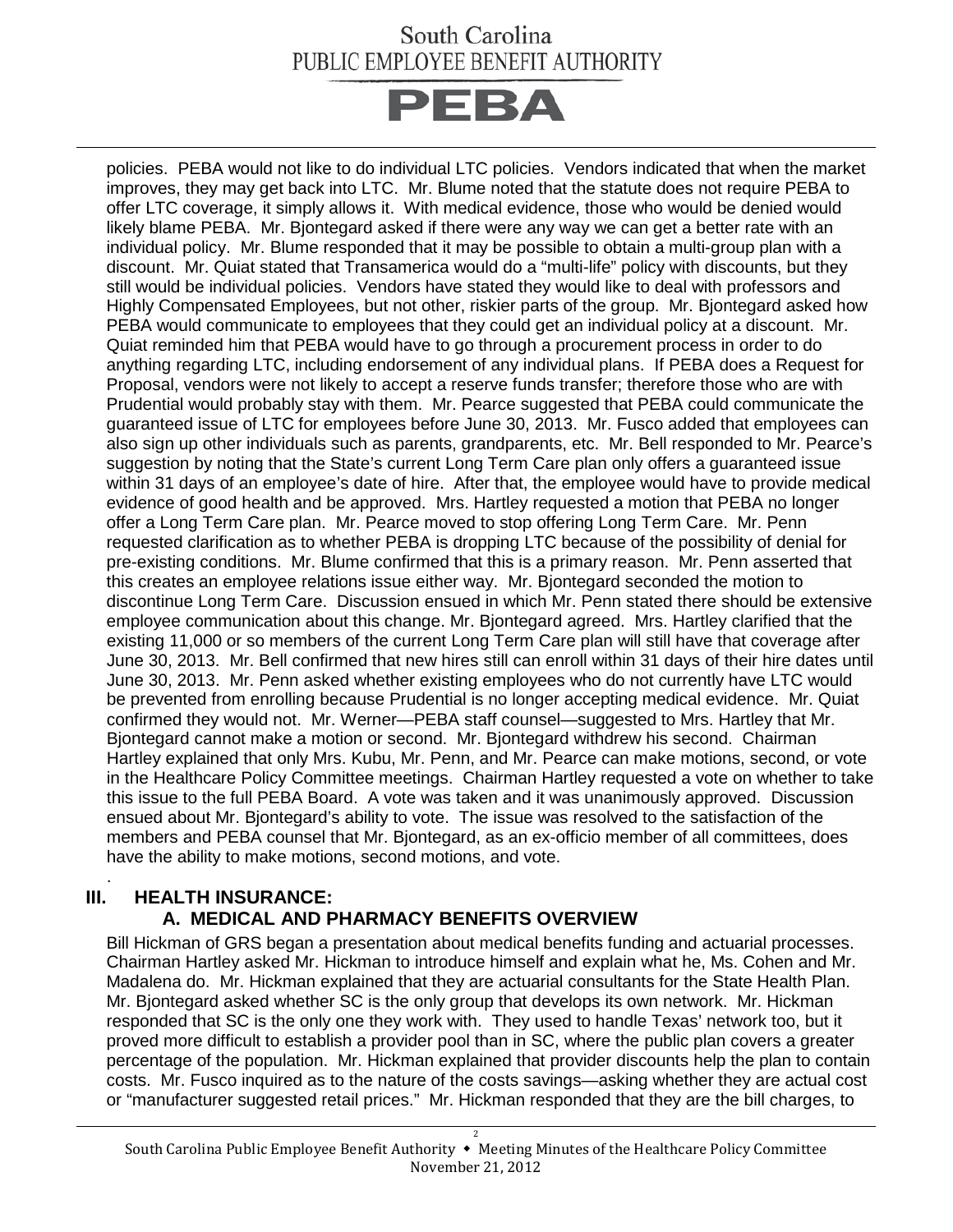# **PEBA**

which the discounts are applied. Mr. Bjontegard asked whether the State Health Plan enjoys mostfavored nation status. Mr. Hickman confirmed with Brooks Goodman that the SHP does not have most-favored nation status. Chairman Hartley asked whether if claims were run through the BlueCross BlueShield preferred provider network would the plan experience better discounts. Mr. Hickman responded that he would rather have Mr. Madelena respond to that question. Mr. Bjontegard stated that with the retirement systems, PEBA always gets the best rate going and they should get that for healthcare too.

Mr. Hickman went on to explain that the State does not own its pharmacy plan's provider network. Employer contributions were over one billion dollars in 2011. Mr. Penn asked what the employer/employee split is for these premiums. Mr. Hickman responded that subscriber contributions are figured based upon premiums and out-of-pocket costs. The total cost to subscribers is about 40% of the cost. Mr. Turner noted that the premium split is 28% employee and 72% employer. Mr. Hickman stated that 83% of the increases in costs to the plan between 2007 and 2011 are attributable to inflation, increased utilization, and decreasing diversity in the provider population. He also explained that the revenue model consists of investment income (trust funds), employer contributions, subscriber premiums, Pharmacy Benefit Manager rebates from manufacturers, and federal government subsidies. Mr. Penn asked whether the plan is leveraging all cost-containment controls available such as step-therapy, networks, and mail-order pharmacy benefits. Mr. Hickman confirmed that the State Health Plan has already been using these methods. Chairman Hartley asked what the generic penetration rate is. Mr. Madalena responded that it is about 71.2%, but that this constitutes only about 20% of total dollars spent, because generics are much cheaper than brand drugs. Mr. Bjontegard asked whether this number is good or bad. Mr. Madalena responded that it is a little on the low-side. Mr. Bjontegard noted that this is an area of opportunity. Mr. Hickman agreed. Mr. Fusco asked what options are available to people who are unable to use generic. Mr. Madalena confirmed with Laura Smoak that this circumstance is appealable. Mr. Penn stated that the Plan is not leveraging with Express Scripts to get the best costs by directing maintenance drugs through ES' pharmacies (mail-order).

#### **B. DISCUSSION OF PREMIUMS AND PLAN DESIGN FOR 2014**

Chairman Hartley asked Mr. Hickman whether, if the State Health Plan's claims were run through the BlueCross BlueShield network, would they cost more. Mr. Hickman affirmed that claims expenditures for the State Health Plan network are lower than for the general BlueCross BlueShield network. In response to a question by Chairman Hartley, Mr. Madalena explained that the State Health Plan is typically an open-access plan because of the implications of excluding certain providers. Mr. Bjontegard suggested that the committee consider the mathematics, not the politics. Mr. Penn noted that another consideration is the quality of the outcome. Mr. Madalena agreed, explaining that the State Health Plan has metrics with which it evaluates the quality of care—such as readmission rates, infection rates, etc. He also explained that there may be substantial savings in using a "high-performance" networks, which are basically a premium network setup where the benefit is higher when patients use those certain providers. About 15% of the SHP's members constitute about 90% of the cost to the plan. He then explained the budgeting process where projections are used to measure costs-to-date and expected expenditures, to determine the monetary needs for the future. He mentioned the proviso that requires the SHP to keep sufficient funds on hand to cover 45 days' worth of claims. This means the process goes backward from the assumption of ending the year with that 45 days' worth of claims on hand. Mr. Fusco asked whether the 45-day requirement is reasonable. Mr. Madalena explained it is higher than most. Many other employers arrange their premium structures at about 80% employer and 20% employee contribution. The SHP is not there yet, with a breakdown of about 72% employer and 28% employee contributions. He explained the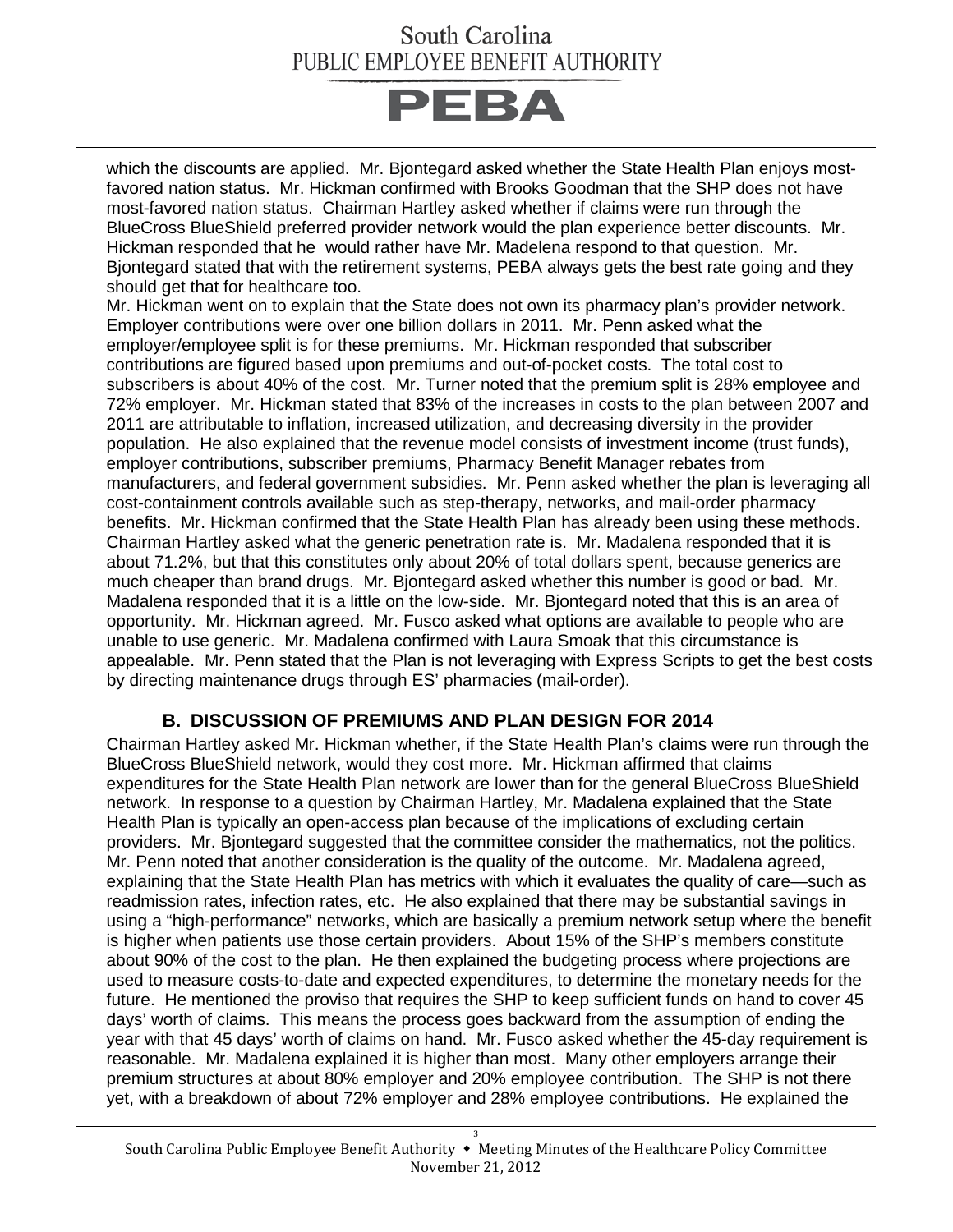

Retiree Drug Subsidy—a program by the Federal government to reimburse plans for maintaining prescription coverage for Medicare-eligible retirees. The Early Retirement Reinsurance Program is a program with which the Federal government was giving plans subsidies to offer coverage for retirees, but this money has now run out. He also explained that plan received good return through litigation—such as settlements with pharmaceutical companies. Mr. Fusco inquired as to what pending litigation exists. Mr. Madalena explained there are currently two. Mr. Fusco inquired whether the plan gets the money from the settlements. Mrs. Smoak explained that SC state Medicaid and PEBA are reimbursed proportionately according to their recorded expenses. Mr. Fusco asked whether there is a portion of the allocation of these settlements is taken separately from the PEAB and Medicaid allocations. Mr. Blume explained that PEBA has not tracked anything other than its allocations. Mr. Madalena explained that, by statute, any funds in reserve that exceed 140% of the Incurred But Not Reported (IBNR) claims expenses must be deposited into the OPEB trust by January 31. 2010 and 2011 were good years in terms of claims experience. The PBM contract was enhanced and more aggressive provider updates have been made. If the plan had not been able to spend down some reserves, the 4.6% premium increase for 2013 would have been considerably higher. Chairman Hartley inquired whether there is a statutorily required differential between employer and employee contributions of premiums. Mr. Blume answered no. Mr. Fusco inquired whether the 2013 design is calendar year. Mr. Madalena stated it is calendar year. Mr. Fusco inquired whether the IBNR is theoretical or known. Mr. Madalena explained it is a projection. Mr. Madalena explained the current per capita trends. He showed how the pharmacy benefit trends are increasing at a much faster rate than those of medical benefits. He explained the demand-drug environment brought about by prescription drug advertising and how this is not mirrored with medical services. He explained that the Average Wholesale Price of drugs is inflating much higher because of the ACA mandates that require the pharmaceutical companies to fund closing the Medicare Part D "doughnut hole" and other requirements. Mr. Penn asked what the increase was from 2010 to 2011 for the active population. Mr. Madalena said he would provide that information to the committee, though he didn't have it at the time. Mr. Penn asked whether Medicare is primary for retirees. Mr. Madalena responded that Medicare is primary and the state offers a Medicare Supplemental Plan. Under this setup, Medicare pays the lion's share of medical claims, but the state still pays its part for prescriptions—with some reimbursement from the RDS.

At 11:58A.M., Chairman Hartley proposed to take a short break to get lunch and return.

The committee meeting resumed at 12:16 P.M. Mr. Madalena continued his presentation by explaining some options for containing costs through plan design. He explained several options including Employer Group Waiver Plan (EGWP) for pharmacy benefits, restructuring the provider network to an exclusive network, and increasing cost-sharing for medical services and pharmacy benefits. He explained the implications of the Affordable Care Act. He explained that there are two lists of preventive services required by the ACA that would result in a 3.5% increase in projected *additional* funding required. He explained that if the plan remains grandfathered, it would result in a required funding increase of 13.3% but would restrict what changes could be made to the plan; whereas if the plan becomes ACA compliant, there would be more latitude in what changes are made to the plan. Mr. Fusco inquired whether the plan would have options to remain grandfathered again after 2013. Mr. Madalena responded that the plan can continue to choose to remain grandfathered in the future. Mr. Fusco asked what the committee is required to do at this time. Chairman Hartley explained they need to make a recommendation to the Board as to the budget need to meet plan costs. Chairman Hartley requested a motion to recommend to the PEBA Board that the estimated revenue requirement for 2014 be submitted as that presented by GRS. Mr. Penn made the motion to